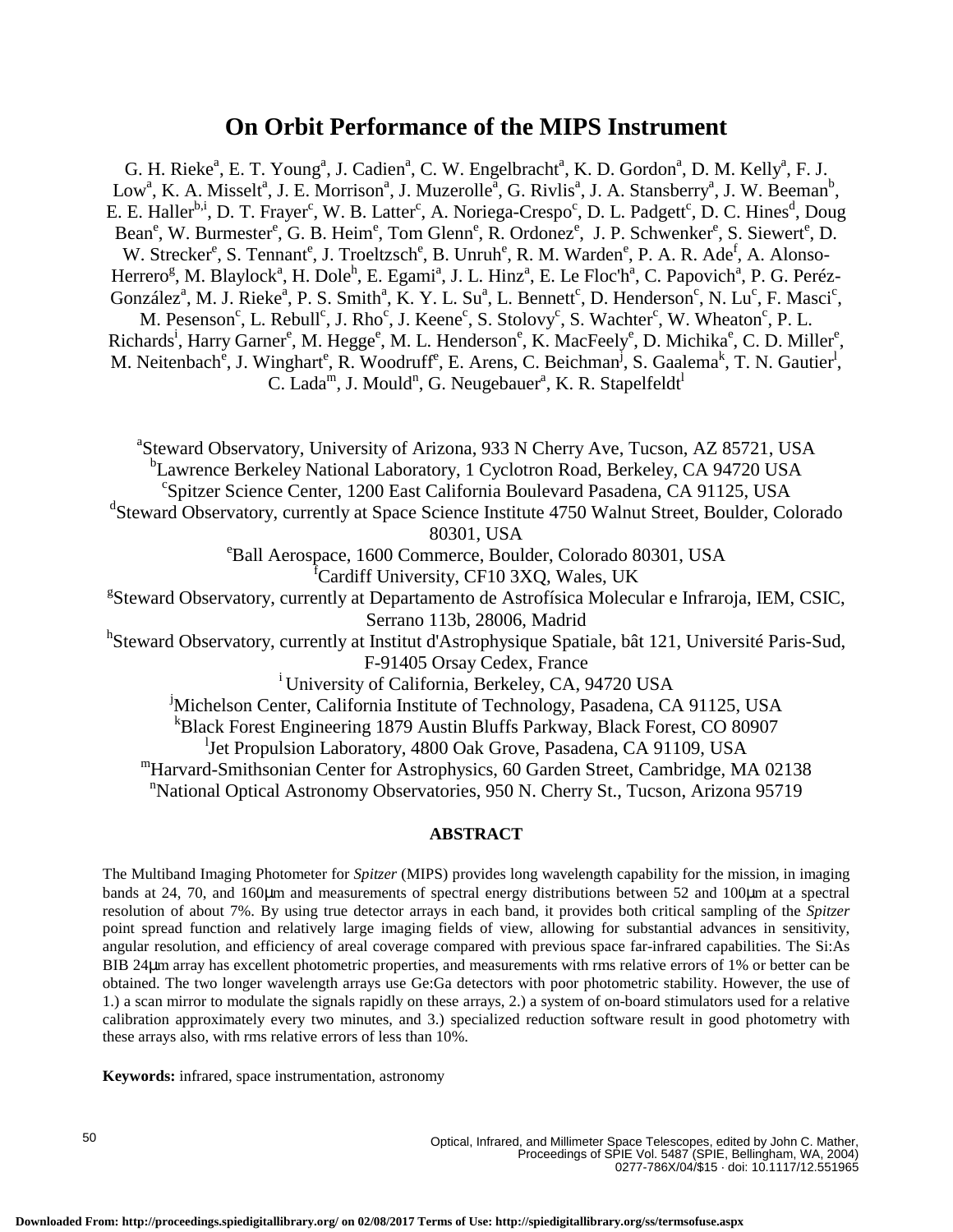## **1. INTRODUCTION**

Previous instruments to explore the far-infrared sky have been based on modest numbers of individual detectors rather than true detector arrays. The Infrared Astronomy Satellite (IRAS) had 15 detectors at 25µm, 16 at 60µm, and 15 at 100µm. The demands of an all-sky survey with the IRAS focal plane of discrete detectors resulted in use of individual projected pixels substantially larger than the 60-cm telescope diffraction limit, e.g. 1.5' X 4.5' at 60µm. The ISOPHOT instrument on the Infrared Space Observatory (ISO) had a single detector at 25 $\mu$ m, 9 detectors at 50 to 110 $\mu$ m and 4 from 120 to 200µm. Again, because of the small number of detectors, projected pixel scales were substantially larger than the telescope diffraction limit, for example a center-to-center pixel pitch of 46" at 50 to 100µm. The achieved resolution was typically somewhat larger than the pixel pitch, e.g.,  $\sim 60^{\circ}$  at 60 $\mu$ m.

The Multiband Imaging Photometer for *Spitzer* (MIPS) is the first far infrared space astronomy instrument to use true detector arrays  $-128 \text{ X } 128 \text{ pixels at } 24 \text{µm}$ ,  $32 \text{ X } 32 \text{ pixels at } 70 \text{µm}$ , and  $2 \text{ X } 20 \text{ pixels at } 160 \text{µm}$ . In addition to these imaging bands, it provides very low resolution "Spectral Energy Distribution (SED)" spectroscopy from 52 to 100µm. The instrument concept is based on simple principles. One band is set at 70µm in the heart of the far infrared, but not at so long a wavelength as to be overwhelmed by confusion noise (which grows rapidly toward longer far infrared wavelengths due both to the increasing beam size and to the steeply rising source spectra). A second band is placed at 24µm, the logarithmic midpoint between the 70µm band and the longest Infrared Array Camera (IRAC) band at 8µm. The third band is centered at 160µm, roughly the logarithmic midpoint between 70µm and the first submm wavelengths accessible from the ground, 350 and 450µm. The SED mode is to provide a modest measure of spectral information between these bands.

Because the 0.85m aperture makes *Spitzer* "resolution challenged," all bands of MIPS sample the point spread function critically (at 0.4  $\lambda$ D at 24 and 160 $\mu$ m, 0.3  $\lambda$ D at 70 $\mu$ m). Thus, the instrument achieves telescope-limited resolution of 6", 18", and 40" respectively at 24, 70, and 160µm. In the case of the 70µm band, critical sampling was expected to exact a significant sensitivity penalty, so a scale change to double the projected pixel size is provided for general use. Through the combination of critical sampling and true, high performance detector arrays, MIPS achieves simultaneously high sensitivity, a large imaging field, and the maximum possible angular resolution, essential both for detailed studies of source structure and to penetrate confusion limits as deeply as possible.

### **2. OVERALL INSTRUMENT DESIGN**

The design of MIPS can be understood by reference to Figure 1. Light from the telescope is brought to a focus near two pickoff mirrors, one for the 70µm optical train and one for the 24 and 160µm trains. The pickoff mirrors relay the light to field mirrors at the back of the instrument, which form pupils on facets of a scan mirror. The primary cold baffles for the 70 and 24/160µm optical trains are placed around these facets. From the scan mirror in its center position, the 70µm channel is directed to the detector array for the large-scale imaging mode. In this scan mirror position, the 24 and 160µm channels are relayed to a second image plane, where they are separated and directed to the appropriate arrays. The nominal fields are 5 X 5 arcmin at 24 and 70 $\mu$ m and 0.75 X 5 arcmin (with no detectors in the center row) at 160µm. For the 70µm channel, another scan mirror position directs the light to a reflective slit, from which it goes to a grating and additional mirror that focuses the dispersed spectrum onto the array. Yet another position directs the light into a higher-magnification optical train, with a field of view of 2.5 X 2.5 arcmin. When the scan mirror is in either of these two positions, the 24 and 160µm channels are not used (except possibly for dark current measurement). Heim et al. provide a more detailed description of the instrument design<sup>1</sup>.

#### MIPS has four operating modes:

*Scan map*, in which the observatory is commanded to scan the sky at a constant rate and the scan mirror executes a reverse sawtooth motion to freeze the images on all three arrays for an integration, and then jumps forward for the next integration. All three bands are measured sequentially as the focal planes are scanned over a given region of sky. In the usual form of scan map, a source is measured 10 times as it transits either the 24 or 70  $\mu$ m array, but only once at

Proc. of SPIE Vol. 5487 51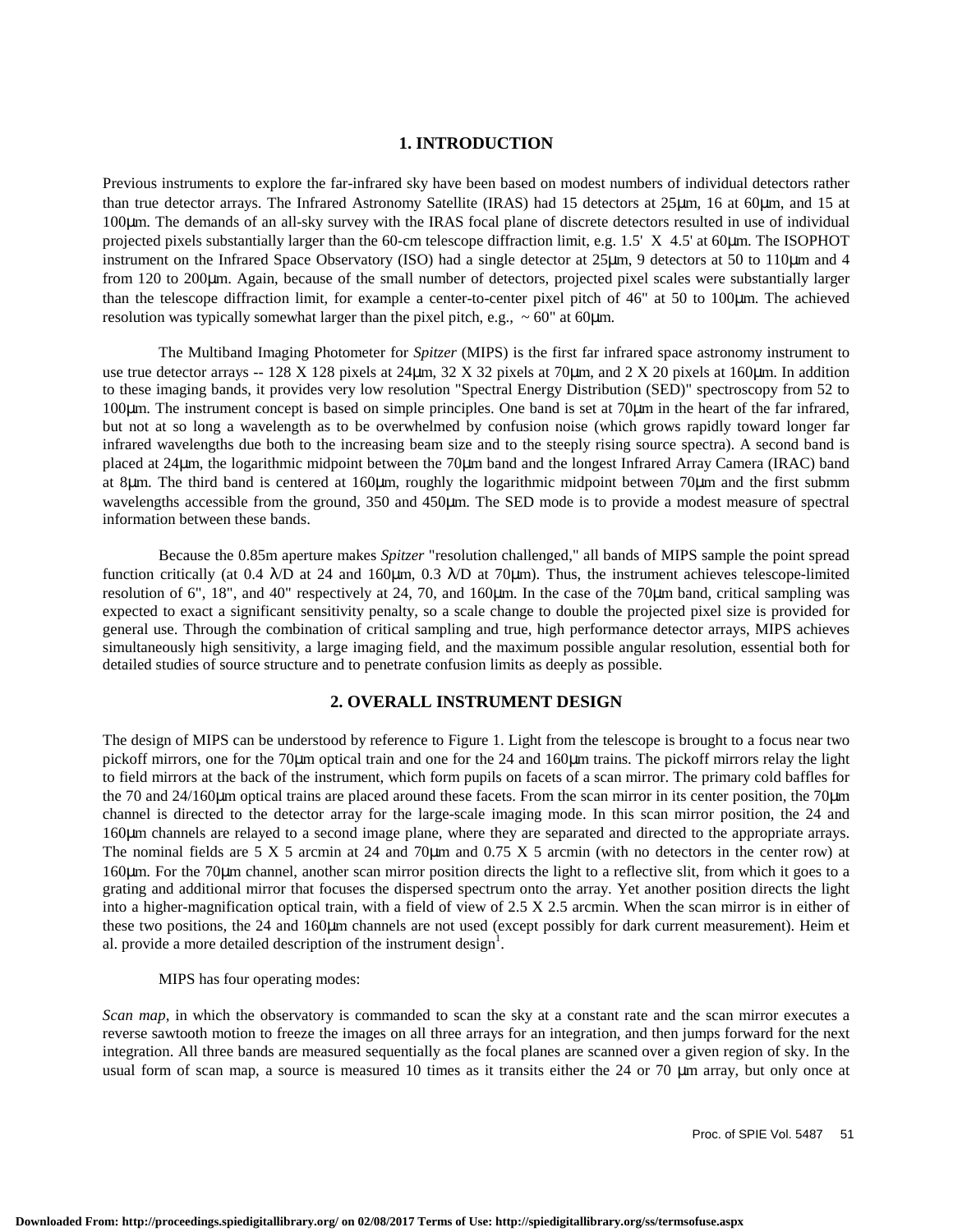

160µm. A high level of redundancy is recommended to remove any spurious effects such as cosmic ray hits, and hence at least a repeat scan is needed for high quality data at 160µm. Stimulator flashes for the germanium arrays are interspersed with sky measurements approximately every two minutes.

*Photometry*, in which the spacecraft points at the object of interest and a combination of scan mirror motions and spacecraft small offsets is used to dither the image on the arrays. A set of 12 measurements is taken as a minimum, bracketed by stimulator flashes for the germanium arrays. In addition, there is a "cluster mode" in which the dithering is largely by spacecraft motions.

*SED*, in which the object image is placed on the slit of the 70 $\mu$ m spectrometer and the scan mirror is used to modulate the spectrum on and off the array.

*Total Power*, in which the scan mirror is used to block the view of the sky for an array to determine the offset level, then to put its view on the sky to measure the total flux.

These modes emphasize a high level of redundancy in the data to allow rejection of outlier signals and to provide more reliable measurements. They also make use of scan mirror motions to provide rapid offsets on the sky without the inefficiencies associated with moving and stabilizing the spacecraft. The integration of these features into the data reduction pipeline is described by Gordon et al. $^{2,3}$ .

52 Proc. of SPIE Vol. 5487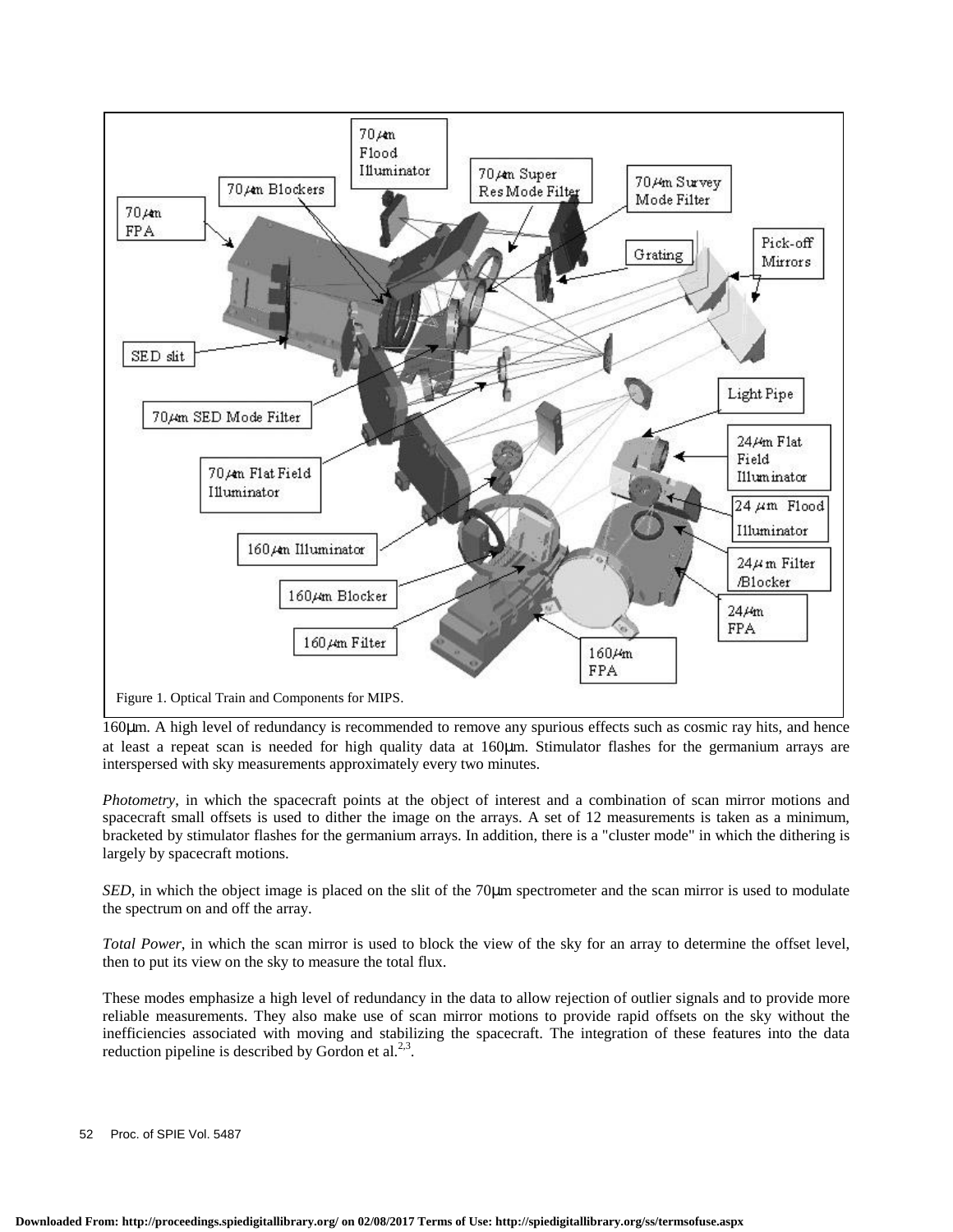Under optimum conditions, the 5-σ detection limits on point sources in 500 seconds of integration at 24, 70, and 160µm are 0.11, 6, and 15mJy, respectively. The first is about 1.5 times better and the latter two about 3 times worse than pre-launch estimates. The germanium array sensitivities are degraded by a higher-than-expected rate of large cosmic ray hits. In addition to the photon and read noise, the performance of MIPS is limited by confusion due to the crowding of distant infrared galaxies on the  $sky^4$ . The instrument should reach the confusion limit at 24 and 70 $\mu$ m, defined as 1-σ photon/detector noise equal to 1-σ confusion noise, in integrations of about half an hour. At 160µm this limit is reached in integrations an order of magnitude shorter (matching the factor of ten smaller sky coverage and hence ten times shorter integrations in the mapping mode with the 160 $\mu$ m array).

## **3. OPTICAL DESIGN**

The optical components of the instrument are shown in Figure 1. All reflecting optical elements are flats or surfaces of revolution and were diamond turned directly in 6061-T651 aluminum alloy (by II-VI Corporation). The surface microroughness level and wavefront fabrication accuracy required for the MIPS optics are readily met with typical diamond turning processes. Only one surface (in the 24µm band) is required to be aspheric to achieve all design wavefront requirements. The on-orbit performance demonstrates that MIPS is diffraction limited in all bands. Combined with the critical pixel sampling and high level of dithering in the MIPS observing, the resulting images should be highly amenable to deconvolution and model fitting to boost the effective resolution.

The far infrared filters and spectral blockers were supplied by Queen Mary College Industries, under the direction of Peter Ade. They presented a unique challenge because of the large clear apertures required by the instrument design. For many of the filters, this challenge was met by embedding the filter grids in polypropylene sheets, with thin dielectric elements between sheets to maintain the grid spacing. The resulting filter is mechanically rugged and the filters very robust. The filters have excellent out-of-band rejection characteristics. Unfortunately, a scattering path off the 160µm blocker partially negates this feature in that band. The 24µm filter was supplied by Optical Coating Laboratories, Inc. (OCLI) as a standard long-pass dielectric stack. To reduce the number of layers on the filter and hence to make it more robust, no long wavelength cutoff is provided; the instrument depends on the photoconductive edge of the Si:As BIB detectors to limit the response toward long wavelengths. For all bands, blocking filters are mounted close to the front of the detector array to provide a high level of immunity to stray light. These filters are tilted so any ghosts are offset from the primary image. In practice, the filters are of adequately high efficiency that the resulting ghost images are very faint and can be ignored for nearly all observations.

The diffraction grating was ruled directly in aluminum on a diamond turned spherical surface by Hyperfine, Inc. The blaze angle was set at 4.75 degrees. Trades completed between the Code V model and CAD mechanical models finalized the grating at  $\sim$ 21.3 mm ruled width and  $\sim$ 186 mm surface radius. This gives a total grating surface slope change of 6.6 degrees. Transmission efficiency considerations as well as practicalities of grating manufacture say that the grating surface slope change in a given ruling panel should not exceed the blaze angle. This indicated a two panel ruling for MIPS, providing a peak efficiency of just over 60%. Further, the resolution of multipartite gratings is limited to the total number of ruling lines per panel times the order of use. The resolution achieved by the spectrometer in the geometric limit is very close to 1.67µm per pixel, independent of wavelength. Diffraction degrades the resolution from this value over the long-wavelength half of the spectral range.

The flood and flat field illuminators were manufactured by J. Beeman of Lawrence Berkeley National Laboratory. They are of reverse bolometer type. The emitting elements are sapphire plates about 40µm thick and 1mm square, blackened with a thin, sputtered film of NiCr. This plate is suspended by nylon threads in a mounting ring. Fine brass wires from the ring to the element allow electric current to be passed through the NiCr coating to heat the device.

To reduce the cost and mass of the SPITZER spacecraft, much of the electronics required by the IRS and MIPS are shared, including a warm electronics chassis, power supplies, the instrument processor (RAD6000) and the control and science data interfaces to the spacecraft computer. The IRS instrument has four Si FPAs and MIPS relies on the IRS electronics to control and read out the MIPS Si:As FPA. Two boards designed and built by the MIPS team specifically to control the germanium arrays and the scan mirror are mounted in the common electronics chassis.

Proc. of SPIE Vol. 5487 53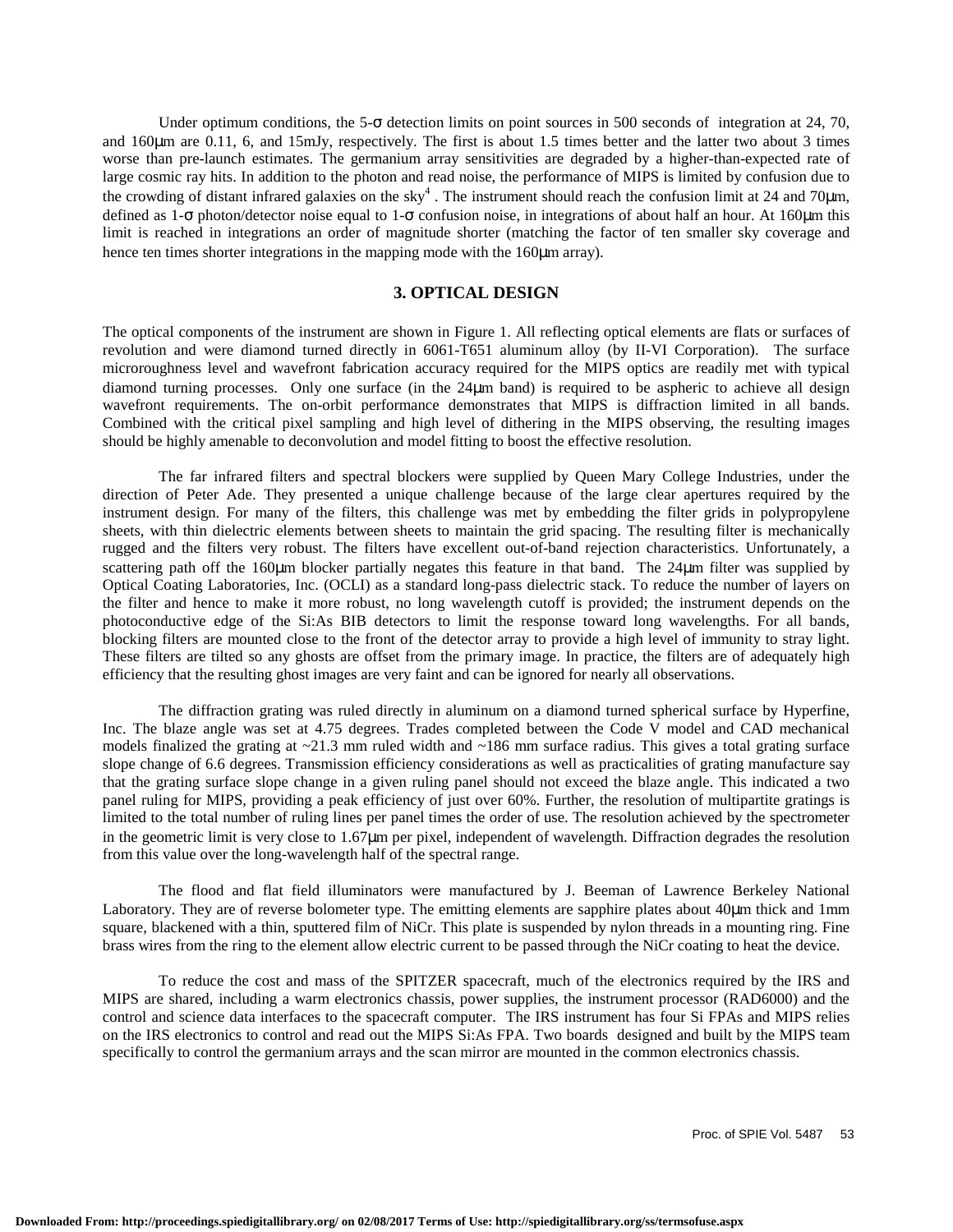The MIPS/IRS warm electronics are designed to be standby redundant; that is, two identical electronics boxes are flown; both boxes are connected to the FPAs and scan mirror in the cold instrument, but only one box is powered at a time. Each circuit that is connected to the cold instrument is designed so when the circuit is not powered it does not load the signal line running from the powered electronics box to the cold instrument. To provide further protection from failures, each Ge FPA is treated as two independent arrays. Independent clock and DC voltages are provided for each 16x32 half of the 70µm FPA as well as each 2x10 half of the 160µm FPA. The scan mirror has redundant motor windings and position sensors. The instrument cabling was designed so no single failure would eliminate an entire instrument function.

The detector arrays and cryogenic scan mirror mechanism are described separately below.

## **4. DETECTOR ARRAYS**

### **4.1 Si:As BIB Array Design**

At 24 $\mu$ m, Si:As IBC (impurity band conduction) detectors<sup>5</sup> provide high quantum efficiency, low susceptibility to ionizing particles, and good photometric properties. The MIPS 128 X 128 array of these detectors was built by Boeing North America under the leadership of the *Spitzer* Infrared Spectrograph (IRS) team and is identical to the two short wavelength arrays in the IRS<sup>6</sup> except that the MIPS array has a single layer 1/4 wave anti-reflection coating of ZnSe, designed for 24µm. The device has four output amplifiers, each of which reads every fourth pixel in a row. That is, the readout is in columns, with an output amplifier for each of columns 1, 2, 3, and 4, repeated for 5, 6, 7, and 8. A somewhat unconventional aspect of the array is that the driver is separated from the detector hybrid and shift registers. The internal source loads and clock buffer circuits are also included with this "satellite chip." Since much of the power dissipated in the device is in the output FET and these other circuits, they are a relatively bright source of glow and this architecture significantly reduces the dark current in the array. In the IRS/MIPS arrays, the detector/source follower/shift register part of the array is mounted on a fiberglass tube for thermal isolation from the instrument baseplate. The detector array is heated above the baseplate temperature to 3 to 7K to improve its performance, particularly by suppressing latent images. The satellite chip is mounted on the array mount sunk to the helium bath. The connections are made across this thermal difference with aluminum (1% silicon) bonding wire that has adequate thermal impedance to support the temperature differential between detectors and satellite chip.

The unit cell is an integrating source follower circuit. With this circuit, the detector is gradually debiased as signal is accummulated. A 10% departure from linearity occurs slightly above 400,000 electrons collected, but the flight electronics saturate at about 320,000 which is the practical limit for the instrument. Signals are brought in and out of the array on a three layer Kapton circuit board that carries filter/protective capacitors, temperature sensors, and similar components. The interface to external cabling is through a connector soldered into the Kapton board.

During evaluation of pre-flight detectors, the IRS team discovered that the devices were subject to damage by ionizing particles, which could activate a high dark current level. It is believed that this effect is caused by damage to the blocking layer that permits conduction by tunneling, since the activated dark current shows little dependence on temperature but a strong dependence on the maximum electric field, which occurs in the blocking layer. Since the field required to deplete the IR active layer is reduced if the minority impurities are kept at a very low concentration in it, relatively radiation-hard arrays can be manufactured if unwanted impurities can be controlled. The IRS/MIPS Si:As detector material was produced at Lawrence Semiconductor Laboratories, which has demonstrated the ability to produce very high purities. The minority concentration in these detectors is well below  $10^{12}$  cm<sup>-3</sup>. In addition, the array mount and the design of the MIPS optics provides a minimum shielding of 5 g cm<sup>-2</sup> of aluminum in all directions. Consequently, we do not expect radiation damage to be significant over the *Spitzer* lifetime. In fact, there was virtually no damage - only one pixel was affected - in the large solar storms that occurred during late October and early November, 2003, with a number of days with > 10Mev proton fluxes larger than 1000 cm<sup>-2</sup> s<sup>-1</sup> sr<sup>-1</sup>.

#### **4.2 Si:As BIB Flight Detector Performance**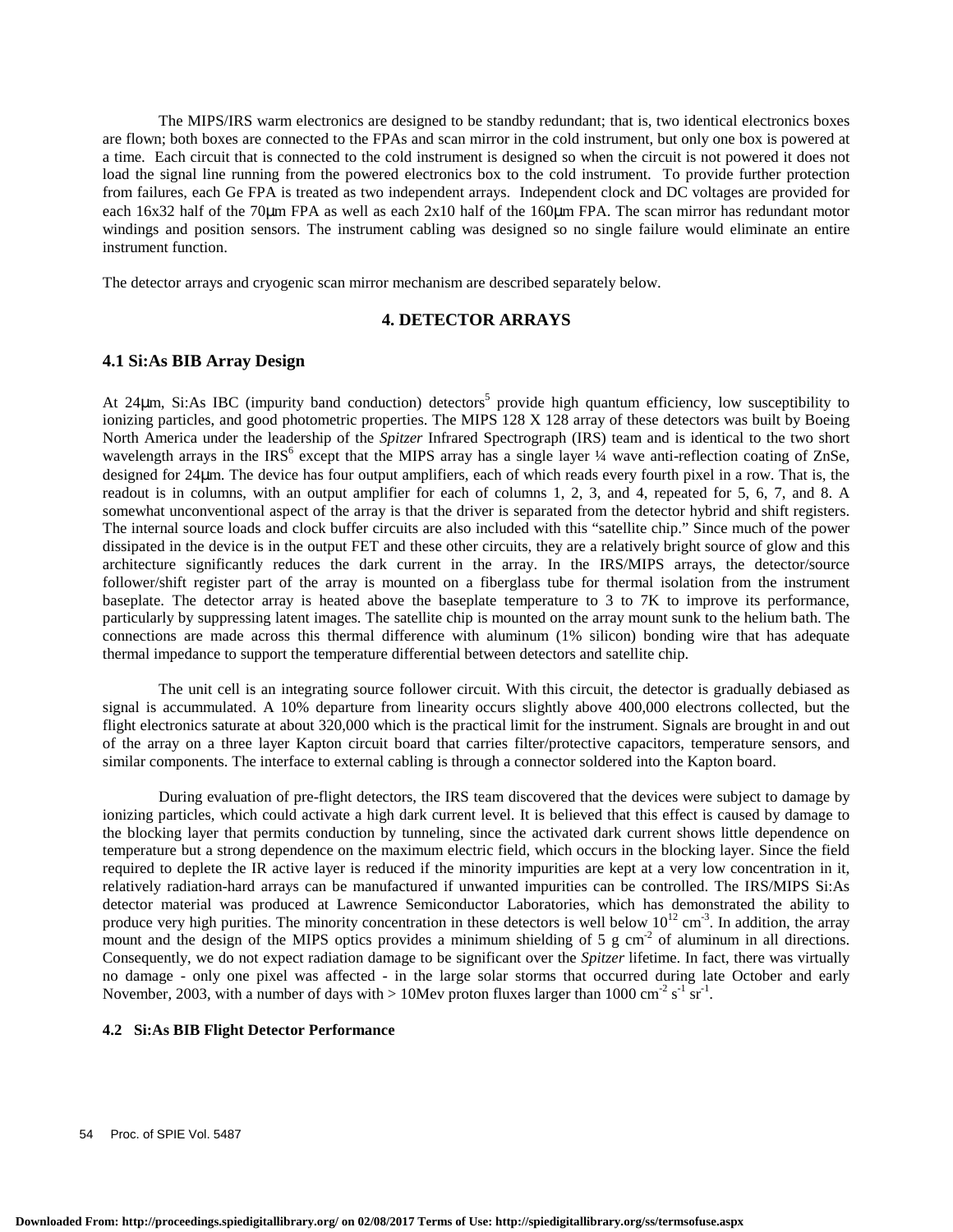

After initially turning on the Si:As array, it shows a slow drift  $\sim$  30 minutes) to stable operation as well as a pattern of bars in its output. Attaining a good operating equilibrium can be accelerated to virtually instantaneous by annealing the array to  $\sim$  20K. Thereafter, it is very stable and has excellent photometric properties. The onorbit modeled performance of the array agrees very closely with the preflight measurements. The

operating temperature and optimum bias for the array are set by a number of considerations. A bias of 1.5V allows full depletion of the infrared-active layer but no significant gain in the detector, the optimum operating condition for the relatively high backgrounds in broadband imaging. With this bias, the detective quantum efficiency in the MIPS band is about 63%. The dark current is reduced roughly exponentially with temperature down to about 7.5K, and then transfers to temperature independence at about 3e/s below about 6.5K. To avoid creating a background signal at 160µm, we set the operating temperature at 5.15K. At this temperature, we find that the latent images are 0.7% of the primary image in the first following integration, then decay slowly (timescale of about ten minutes) thereafter. There is a far more persistent latent image when a very bright source is observed. Operation at a lower temperature was shown to increase the latent images substantially and not to reduce the background at 160µm. The array output is sampled twice a second and fitted with a simple least squares algorithm. Under this strategy, the read noise is 40 electrons rms.

At 24µm the photometry repeats to about 1% rms for individual bright sources after all 12 photometry pointings have been combined. The array is stable from observing campaign to campaign, with no significant departure from the within-campaign photometric calibration. Dark and flat field frames are also stable. It was possible to fit the output signals with a radiometric model starting with the telescope at 58K. The model agreed closely with the observed signals as the telescope cooled, and also fitted the signals from standard stars and the diffuse zodiacal emission. This agreement held over three orders of magnitude of signal strength, as shown in Figure 2. Thus, MIPS will open up possibilities for science programs emphasizing an unprecedented level of accuracy in the deep mid-infrared, such as searches for subtle variability, and determining new constraints on stellar atmosphere theory. It also should provide excellent results on extended sources and diffuse emission.

## **4.3 Ge:Ga Array Design**

The only high performance detector type for the two longer wavelength bands that operates at the temperature available in the *Spitzer* cryostat is germanium photoconductors<sup>5</sup>. A 32 X 32 Ge:Ga array<sup>7</sup> operates between 50 and 100µm, while a 2 X 20 stressed Ge:Ga device<sup>8</sup> operates at 160 $\mu$ m. The absorption cross sections and maximum impurity concentrations in these materials set the basic boundary conditions for detector geometry, since they yield absorption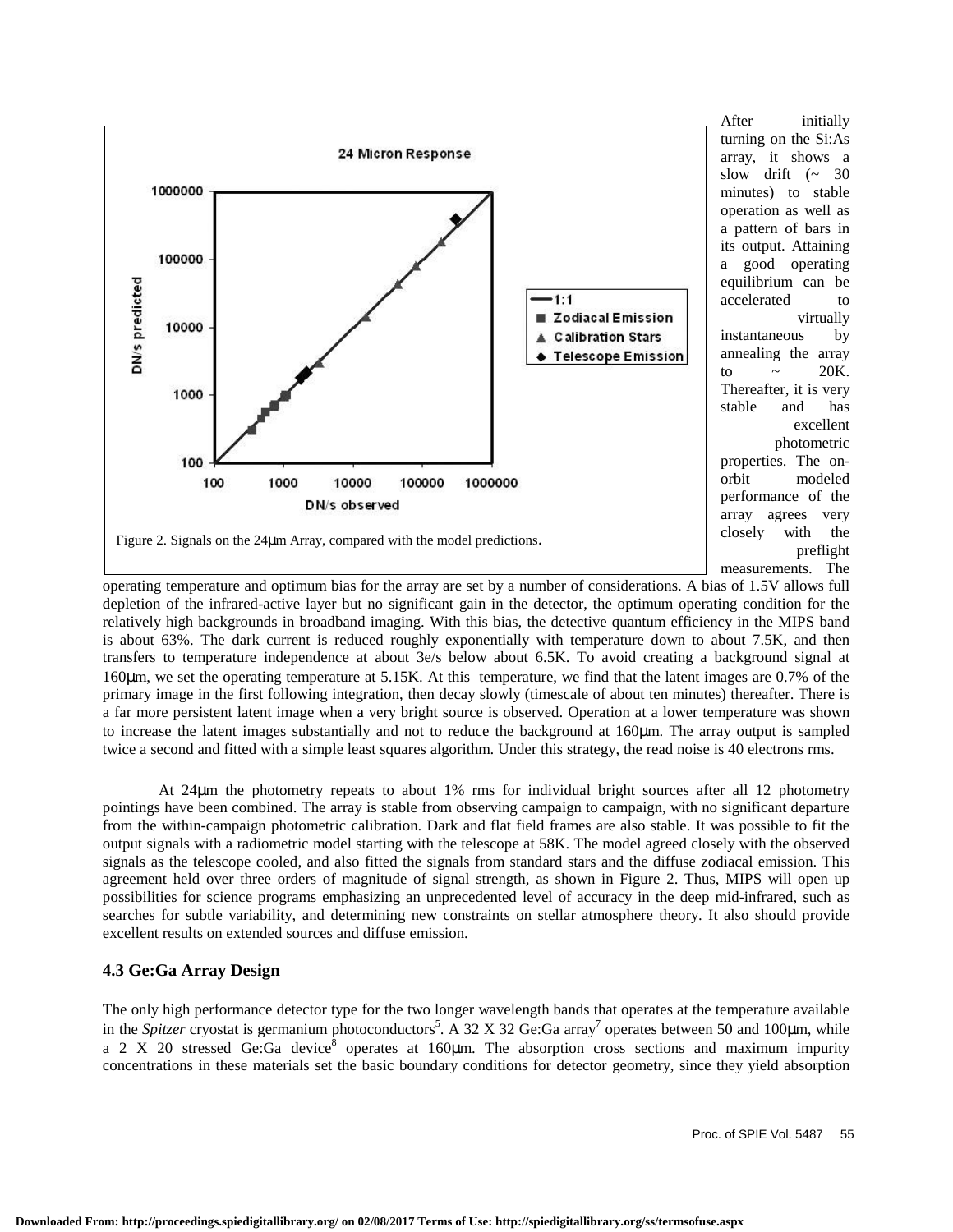lengths of  $1 - 3$  cm. A number of considerations lead to a need for detector dimensions substantially less than these absorption lengths – among them are the cosmic ray hit rate in space, and the need to control optical cross talk in the detector arrays.

 The 70µm array is based on bars of Ge:Ga that are 2mm wide along the direction of photon incidence. At the back of each bar but not in contact with it is a mirror of aluminized sapphire that reflects escaping photons back into the detector. This geometry provides a total path length of 4mm (ignoring additional reflections from the detector front face and the extra path for photons at off-normal incident angles). Each bar is 32 pixels long and the individual pixels are delineated by individual contact pads on the output side of the detectors. A single sheet common contact is deposited on the opposite side. Structure to hold the detector bars is hidden by an optical concentrator, in the form of a wedge of intrinsic germanium that is glued to the detector face. The readouts are fabricated in silicon, using a specialized process developed with Raytheon Vision Systems to allow good DC stability at the detector operating temperature of 1.5K. The detectors operate at small bias voltages. Therefore, the readout circuit is a capacitive trans-impedance amplifier, to maintain the bias accurately on the detector during integrations and to restore it after cosmic ray hits. The readouts are isolated thermally from the detectors, to avoid any potential heating and changes in dark current.

 The stressed detectors are 1mm cubes of Ge:Ga mounted in a stressing harness made by electron discharge machining in Aermet 100 steel, which is both exceptionally strong and has a low cryogenic heat capacity. The stress is applied through a leaf spring geometry, so mechanical relaxation of the structure has little effect on the stress level. The area around each detector is enclosed with reflective walls to form an integrating cavity. Signals are brought out of this cavity to a readout similar to those used with the 70 $\mu$ m array. The readout is mounted inside the stressing harness to minimize the lead length to it, and thus to minimize the parasitic capacitances.

These detectors have multiple time constants of response, a rapid one associated with traditional photoconductivity in the bulk of the detector and slower ones associated with the electric field adjustments near the contacts<sup>5</sup>. This behavior is particularly pronounced for the 70µm detectors, because of the shading of the contacts and resulting high impedance and long relaxation time constant for the material near them<sup>9</sup>. The "fast" response is generally better behaved than the "slow" response. The instrument includes a scan mirror to modulate the signals rapidly on the detector arrays, so in many circumstances signals can be extracted in the fast regime.

In addition, the responsivity of these detectors varies unpredictably as they are hit by ionizing particles. MIPS therefore includes reverse bolometer stimulators that are flashed approximately every two minutes during observations to put a controlled calibration signal onto the detectors. Finally, accumulated ionization damage by cosmic ray hits can shift the response characteristics of the detectors and produce excess noise. These effects are removed by heating the detectors from their operating temperatures of 1.5K sufficiently to re-thermalize them (to  $\sim$  5K for the unstressed devices and ~ 3K for the stressed ones).

## **4.4 Ge:Ga Performance**

Performance measurements for the 70µm array both before delivery and during test of the integrated instrument indicated a responsivity of 7 A/W (50mV bias), dark current of  $\sim 160$  e/s, read noise of  $\sim 120$  electrons rms, and pixel operability of 99.6%. For the 160 $\mu$ m array, we found a responsivity of 13A/W (25mV bias), dark current of  $\sim$  500 e/s, read noise of ~ 250 electrons rms, and pixel operability of 100%. Signals repeated to about 1% as measured with reverse bolometer stimulators. Experiments at a cyclotron with a special attentuator to reduce the hit rate to the level expected on-orbit indicated that these performance levels would be approached in space.

However, these performance parameters are degraded in flight. Cable failures in the Spitzer Cryogenic Telescope Assembly (CTA) have reduced the pixel operability through loss of a readout (serving 5 pixels) in the 160µm array and of half the 70µm array plus an additional readout (serving 32 pixels). The overall cosmic ray hit rate is 2 - 3 times higher than predicted, about once per 11 seconds, with some evidence for showering near the array (i.e., simultaneous hits on widely separated pixels). There are many hits by very strongly ionizing particles that upset the stability of the detector/readout combination. To fit the detector behavior in the instrument radiometric model requires assigning read noises for both arrays of about 1000 electrons rms. Due to the effects of cosmic radiation, the responsivities increase steadily after anneals and on average are substantially higher than observed in the laboratory.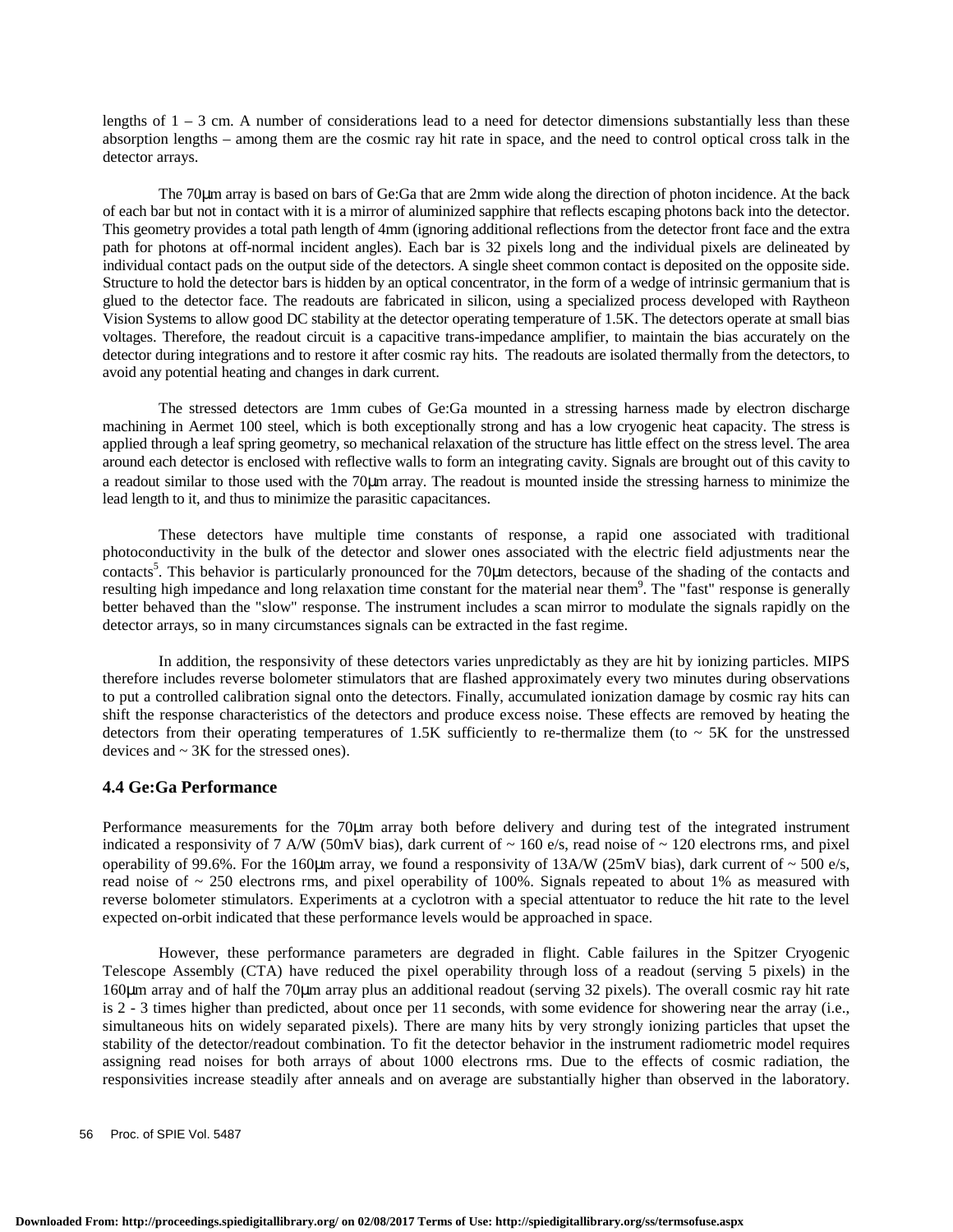The repeatability on the stimulator signals is degraded to 4 - 5%. The overall sensitivity of both bands is degraded about a factor of three compared with pre-launch estimates, but is still extremely good compared with previous far infrared missions.

The far infrared arrays enable a huge advance for infrared astronomy. The per-pixel performance is substantially better than has been achieved previously, and the benefits of critical sampling of the telescope image with true imaging arrays results in a substantial improvement in the achieved resolution as well as the efficiency of observation. On compact sources, high pass filtering of the images can suppress virtually all the artifacts of the slow response component and produce data that is extremely clean, suitable for high signal to noise in long integrations as in Figure 3. For extended sources, such filtering cannot be used but the availability of the scan map mode, in which the field is swept from viewing sky over the source in a relatively rapid manner allows assessment of the artifacts and removal of them to a high degree. The slow signal component at 160µm has a time constant of order 60 seconds (dependent on background level). As a result, the detectors come to a reasonably good equilibrium on the background emission, and the slow-response artifacts are relatively easily determined. The time constant at 70µm is much longer (as a

nonetheless, excellent results are being obtained. At 160µm, the light leak (see Section 3) is small enough that it is only an issue when looking at bright, Rayleigh-Jeans objects. It is also displaced by 2 - 3 pixels from the intended signal, and we find that subtracting a template from the observed point spread function can recover photometry on Rayleigh-Jeans sources with effective signal-to-noise of 2:1 to 3:1. That is, it is plausible to expect to detect a 160µm excess equal to the photospheric emission of a hot star (a net signal twice the photosphere alone) using this technique. Further improvement may be possible as we gain experience.

A major issue with far infrared Ge:Ga detectors used in previous space



Figure 3. Observations at 70 and 160 $\mu$ m. The field is about 25' X 1<sup>o</sup> in size, and the integration times are 500 seconds at 70µm and 100 seconds at 160µm.

result of the transverse contact detector geometry), making mapping of extended sources more challenging;

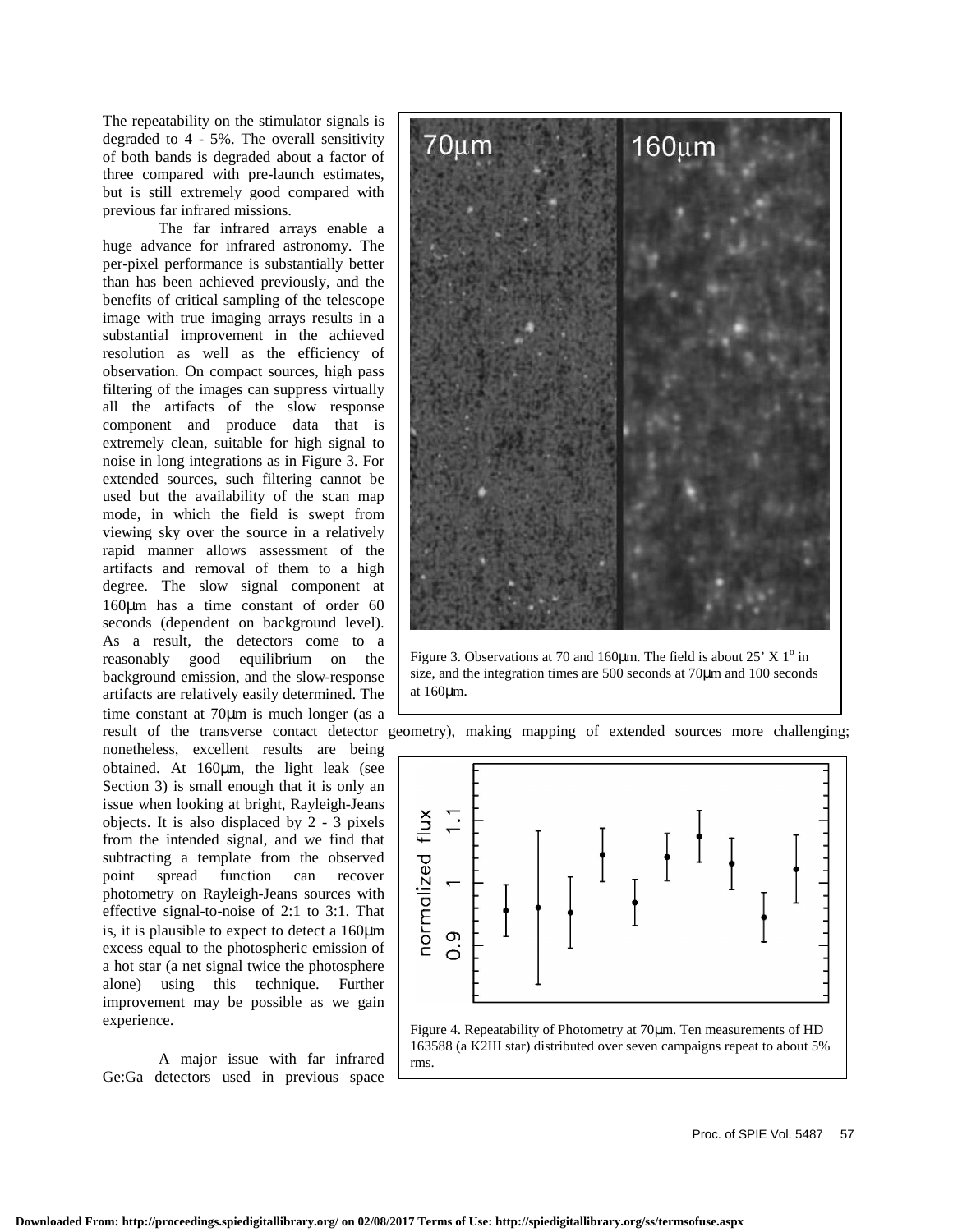missions has been tracking the responsivity shifts to maintain accurate calibration. In MIPS, the frequent calibration with stimulators and the specialized data pipeline<sup>2,3</sup> have yielded excellent photometric performance. For example, Figure 4 shows the accuracy with which photometry of a calibration star repeats. We currently estimate the overall photometric accuracy of the instrument to be about 10%, to allow for variations as a function of background level. The performance in Figure 4 is closer to 5% on a single star, and indicates that photometry approaching this latter level will be possible as the instrument behavior is further characterized.

## **5. CRYOGENIC SCAN MIRROR MECHANISM (CSMM)**

The CSMM is based on a design used successfully on the Infrared Space Observatory<sup>10,11</sup>, drawings for which were provided by T. DeGraauw. The original concept was modified to carry two mirrors and to reduce power consumption through use of superconducting wires in the motor coils and a differential impedance position sensor<sup>12</sup>. It pivots the two mirrors around a single axis of rotation over a total range of ±7.5 degrees. A linear voice coil motor provides the actuation force. A servo system stabilizes the position at the commanded value.

### **5.1 CSMM Design Overview**

The flight scan mirror is illustrated in Figure 5. Its most important properties are: 1.) single axis rotation over a total of 15°; 2.) 1° step and settle in less than 0.2 sec; 3.) precision of better than 2 arcsec rms; 4.) operating temperature of

 $2K$  to 300K; 5.) structure of 6061- T651 aluminum, weight 362 grams, size of 63 x 61 x 120mm; and 6.) power dissipation:  $<$ 0.5mW at 2 $\rm{^{\circ}K}$ .

The scan mirror consists of two main subassemblies. The fixed portion is made up of the base, frame, magnet, position sensor coils, and housings. The rotating portion is made up of the mirror carrier, position sensor blades, the two mirrors and the coil assembly. Two 3/16 inch diameter Lucas Flex Pivots are used



to support the rotating part of the mirror. The rotating mechanism is carefully balanced and the centering torque of the flex pivots keeps it well away from its hard stops under launch loads. Electrical flexures connect power to the voice coil.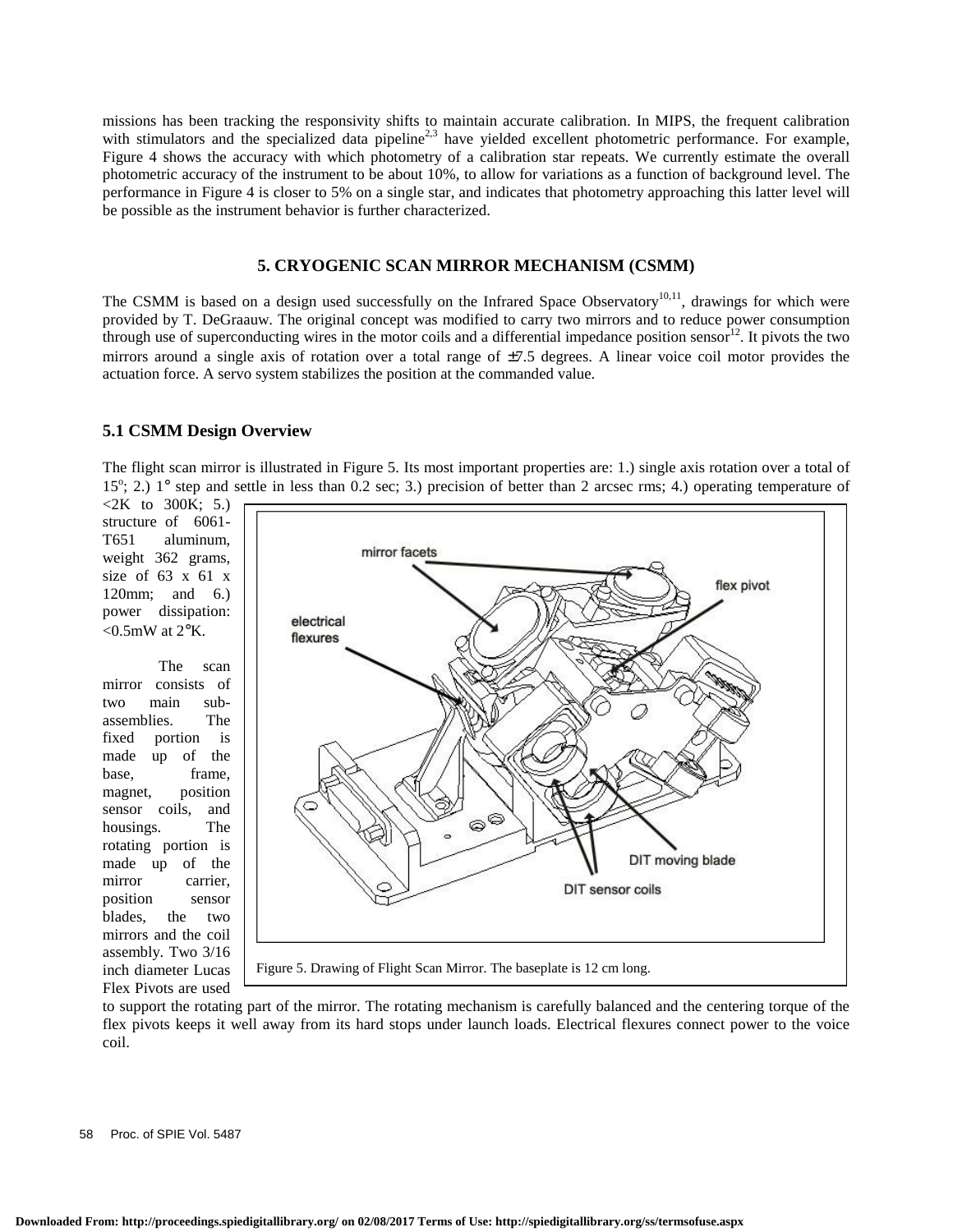

## **5.2 Power Dissipation Reduction**

.

To reduce the power dissipation of the CSMM, we modified the ISO design by substituting superconducting wire for the copper wire used in the voice coil actuator. The copper coil in the ISO scan mirror dissipates 0.65mW at the maximum deflection of 7 degrees. The MIPS device uses a superconducting wire manufactured by Supercon. This wire is made up of 54 filaments of a niobium titanium alloy that are supported in a copper matrix. The critical temperature for this wire is about 9.5 Kelvin. The copper in the wire allows the mechanism to be operational at ambient temperature, although the resistance of the coil at this temperature is about  $400\Omega$ . Using this wire, power dissipation in the mechanism at maximum deflection when operated below the critical temperature is so small that it is practically unmeasureable.

The ISO scan mirror uses a linear variable displacement transducer (LVDT) to provide position feedback information; this device has a power dissipation of about 350µW. We replaced the LVDT with a differential impedance transducer  $(DIT)^{13}$ . This device provides slightly reduced position accuracy when compared with the LVDT but with power dissipation of less than 100µW. The DIT relies on a pair of transformers, each wound of ultra-high purity copper on a slotted torroid. Both transformer primaries are fed by a constant amplitude 10KHz sine wave. An aluminum blade, which is attached to the rotating scan mirror, moves in the slots cut in the torroid as shown in Figure 5. The blade is designed such that as the mirror rotates in one direction, the amount of aluminum in the slot for one transformer increases while it decreases for the second transformer. Eddy currents in the aluminum blade cause the coupling between the primary and secondary of the transformer to change relative to the amount of aluminum in the slot. Both of the transformer secondaries are fed to a differential amplifier in the electronics and then demodulated and filtered to produce a signal that is directly proportional to the scan mirror angle.

Proc. of SPIE Vol. 5487 59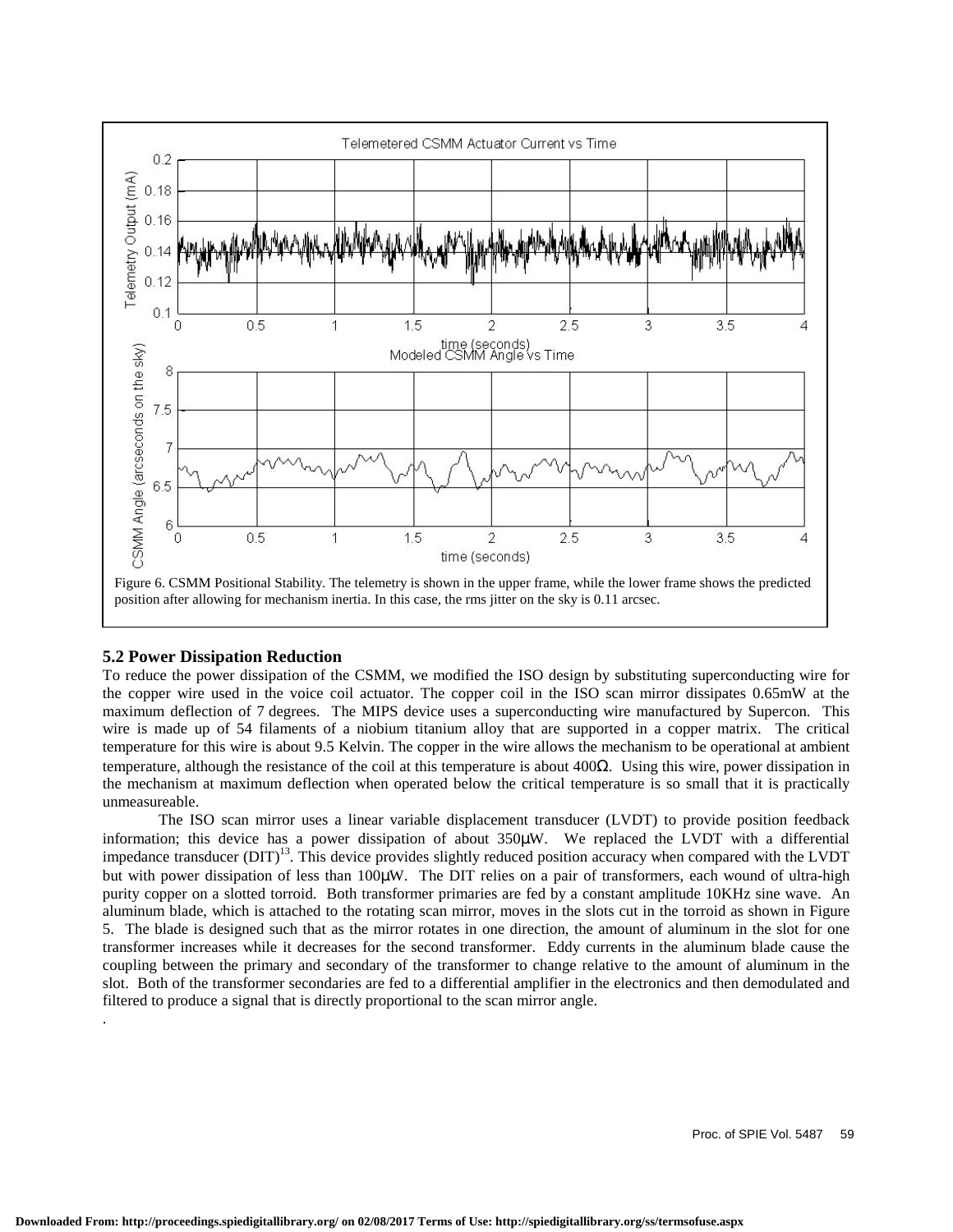### **5.3 Performance in Flight Instrument**

The short term position stability of the scan mirror was determined by monitoring the output of its position sensor. The sensor output is sampled at a 22µsec interval and there is substantial high frequency noise on it. The mechanical inertia of the moving mechanism is too great for it to respond to this noise. The positional stability was determined by using a model of the mechanism to determine the response to the observed positional output signal. Short term jitter was found to be less than 0.15 arcsec rms projected onto the sky. Figure 6 illustrates the behavior at the center position; the data at +5.4 and –5.4 degrees were not significantly different.

Since the CSMM is controlled by a position servo loop, the position accuracy is determined virtually entirely by the performance of this loop. The sensor is held at a constant temperature  $(-1.5K)$ , so virtually any temperature dependent position errors result from the behavior of the warm electronics that read out the position sensor. Achieving the desired temperature stability was one of the more challenging aspects of developing the CSMM control electronics. As a test of the final stability, we put the electronics in a temperature controlled box. The scan mirror position was monitored by measuring the position of a pinhole source projected from the instrument input focal plane through the instrument onto the 24µm array. The centroiding accuracy was about 0.05 arcsec projected onto the sky. Over a total temperature range of 34C for the electronics cold plate, the change in scan mirror position was about 0.35 arcsec on the sky, i.e., about 0.01 arcsec/degree C. For cold plate temperatures above 0C, the scan mirror position was virtually independent of temperature.

Another cause of instability in the CSMM position is susceptibility to noise on the power to the circuit. EMI/EMC testing showed that the position of the scan mirror was strongly affected by signals at 7.8125kHz on either the supply or return line to the CE, and by some odd harmonics of this frequency. A relatively simple filter of inductors and capacitors proved to reduce the feedthrough effects of the interference near 7.8125 kHz by well over an order of magnitude (to below the detection threshold). The filter also suppressed the overtones. To reduce inrush currents, snubbing diodes were added to the filter circuit.

As determined from the flight imaging performance of the instrument, the CSMM is working extremely well. The images are symmetric and fully diffraction limited for all the instrument imaging modes. Thus, the scan mirror is highly stable for the photometric modes, and its scan rate is very accurately controlled for the scan map mode. One small anomaly has appeared on orbit: there appears to be a small offset that takes values up to  $+0.5$  arcsec. This offset remains constant for extended periods, but tends to change with each cycling of the control electronics on and off, and possibly with downlinks.

## **6. CONCLUSION**

The MIPS combines advances in infrared detectors at 20 - 200µm with efficient operations using its scan mirror and a well-developed approach to data calibration and reduction. The instrument system provides a substantial advance in performance over previous missions in the far infrared in sensitivity, angular resolution, and areal coverage, and also in the accuracy with which its data can be calibrated.

## **ACKNOWLEDGEMENTS**

We thank Ball Aerospace for construction of the instrument, Raytheon Vision Systems (J. Asbrock, A. Hoffman, N. Lum) for developing and manufacturing the far-infrared array readouts, the IRS team for supplying the 24µm array, T. DeGraauw for supplying plans for the ISO SWS scan mirror, and the many others who helped make the *Spitzer* Observatory a reality. Development of MIPS was funded by NASA through the Jet Propulsion Laboratory, subcontract #960785.

### **REFERENCES**

1. G. B. Heim, M. L. Henderson, K. MacFeely, T. J. McMahon, D. Michika, R. J. Pearson, G. H. Rieke, J. P. Schwenker, D. W. Strecker, C. L. Thompson, R. M. Warden, D. A. Wilson, and E. T. Young , Proc. SPIE